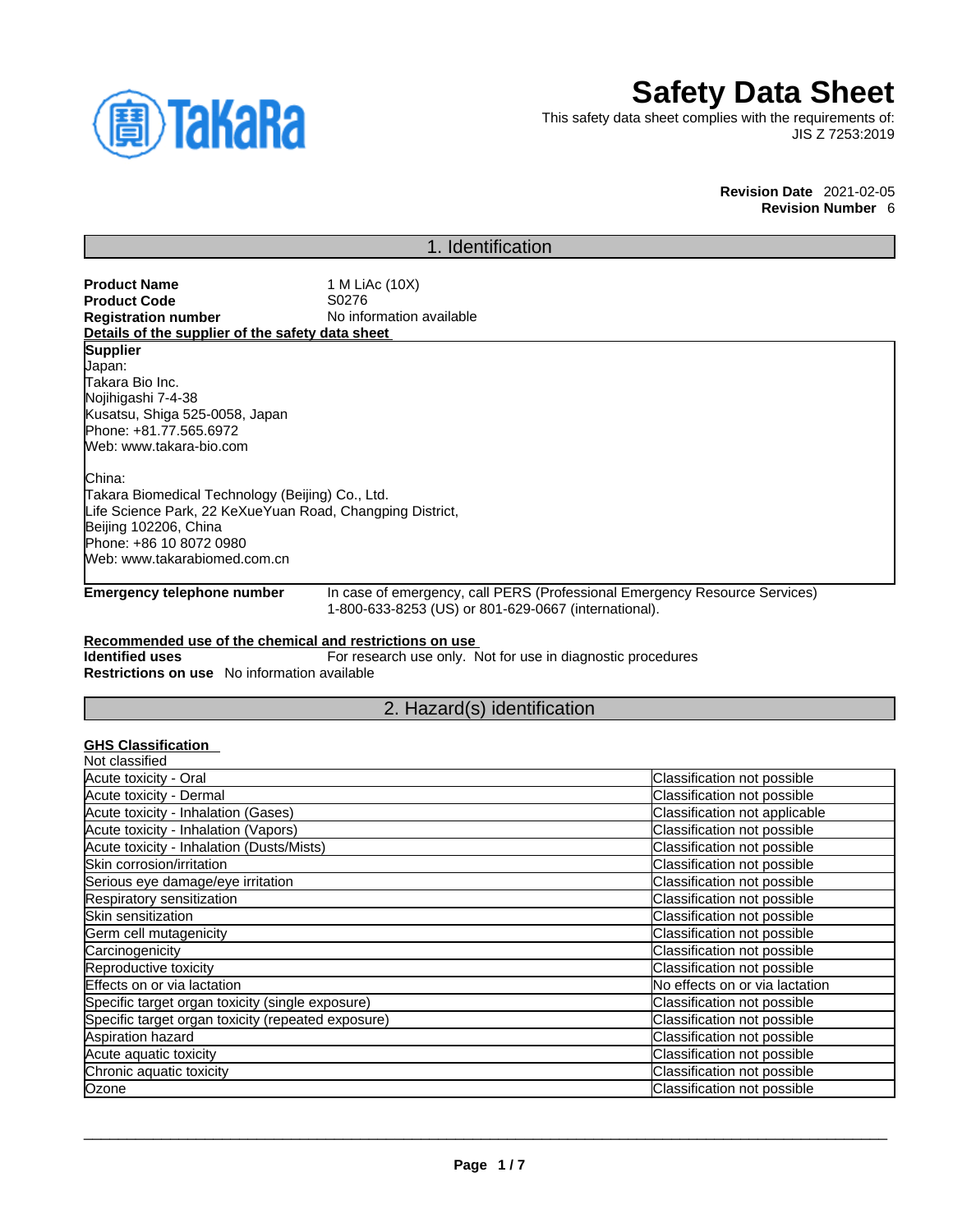#### **GHS label elements**

**Hazard Statements**  Not classified

**Prevention** • Not applicable

**Response** • Not applicable **Storage** • Not applicable **Disposal**

• Not applicable

**Other hazards**  No information available.

3. Composition/information on ingredients

#### **Pure substance/mixture** Mixture

#### **Pollutant Release and Transfer Registry (PRTR)** Not applicable

#### **Industrial Safety and Health Law**  ISHL Notifiable Substances

Not applicable

Harmful Substances Whose Names Are to be Indicated on the Label Not applicable

### **Poisonous and Deleterious Substances Control Law**

Not applicable

# 4. First-aid measures

| In case of inhalation                                 | Remove to fresh air.                                                                                                    |
|-------------------------------------------------------|-------------------------------------------------------------------------------------------------------------------------|
| In case of skin contact                               | Wash skin with soap and water.                                                                                          |
| In case of eye contact                                | Rinse thoroughly with plenty of water for at least 15 minutes, lifting lower and upper eyelids.<br>Consult a physician. |
| In case of ingestion                                  | Clean mouth with water and drink afterwards plenty of water.                                                            |
| Most important symptoms/effects,<br>acute and delayed | No information available.                                                                                               |
| Note to physicians                                    | Treat symptomatically.                                                                                                  |

### 5. Fire-fighting measures

**Suitable Extinguishing Media** Use extinguishing measures that are appropriate to local circumstances and the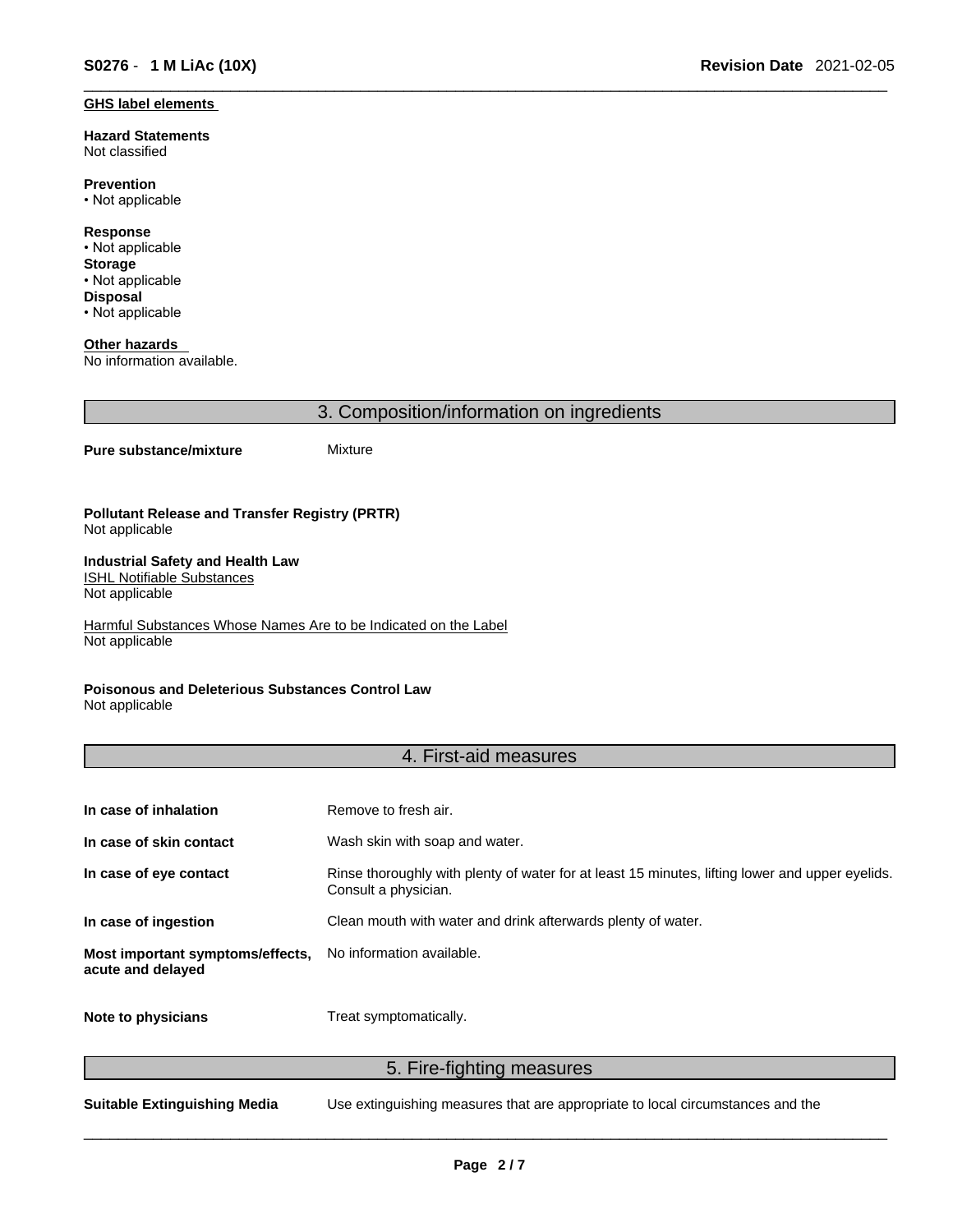|                                                                   | surrounding environment.                                                                                                              |
|-------------------------------------------------------------------|---------------------------------------------------------------------------------------------------------------------------------------|
| Unsuitable extinguishing media                                    | Do not scatter spilled material with high pressure water streams.                                                                     |
| Specific hazards arising from the<br>chemical                     | No information available.                                                                                                             |
| <b>Special Extinguishing Media</b><br><b>Large Fire</b>           | Cool drums with water spray.<br>CAUTION: Use of water spray when fighting fire may be inefficient.                                    |
| Special protective equipment and<br>precautions for fire-fighters | Firefighters should wear self-contained breathing apparatus and full firefighting turnout<br>gear. Use personal protection equipment. |

# 6. Accidental release measures

| Personal precautions, protective<br>equipment and emergency<br>procedures | Ensure adequate ventilation.                                                         |
|---------------------------------------------------------------------------|--------------------------------------------------------------------------------------|
| For emergency responders                                                  | Use personal protection recommended in Section 8.                                    |
| <b>Environmental precautions</b>                                          | See Section 12 for additional Ecological Information.                                |
| <b>Methods for containment</b>                                            | Prevent further leakage or spillage if safe to do so.                                |
| Methods for cleaning up                                                   | Pick up and transfer to properly labeled containers.                                 |
| Prevention of secondary hazards                                           | Clean contaminated objects and areas thoroughly observing environmental regulations. |

# 7. Handling and storage

| <u>Handling</u>           |                                                                          |
|---------------------------|--------------------------------------------------------------------------|
| Advice on safe handling   | Handle in accordance with good industrial hygiene and safety practice.   |
| <b>Storage</b>            |                                                                          |
| <b>Storage Conditions</b> | Keep containers tightly closed in a dry, cool and well-ventilated place. |

# 8. Exposure controls/personal protection

| <b>Engineering controls</b>                                                    | <b>Showers</b><br>Eyewash stations<br>Ventilation systems.                                                                                                                  |
|--------------------------------------------------------------------------------|-----------------------------------------------------------------------------------------------------------------------------------------------------------------------------|
| <b>Exposure guidelines</b>                                                     | This product, as supplied, does not contain any hazardous materials with occupational<br>exposure limits established by the region specific regulatory bodies.              |
| <b>Biological occupational exposure</b><br><b>limits</b>                       | This product, as supplied, does not contain any hazardous materials with biological limits<br>established by the region specific regulatory bodies                          |
| <b>Environmental exposure controls</b><br><b>Personal Protective Equipment</b> | No information available.                                                                                                                                                   |
| <b>Respiratory protection</b>                                                  | No protective equipment is needed under normal use conditions. If exposure limits are<br>exceeded or irritation is experienced, ventilation and evacuation may be required. |
| <b>Eye/face protection</b>                                                     | No special protective equipment required.                                                                                                                                   |
| Skin and body protection                                                       | No special protective equipment required.                                                                                                                                   |
|                                                                                |                                                                                                                                                                             |

# 9. Physical and chemical properties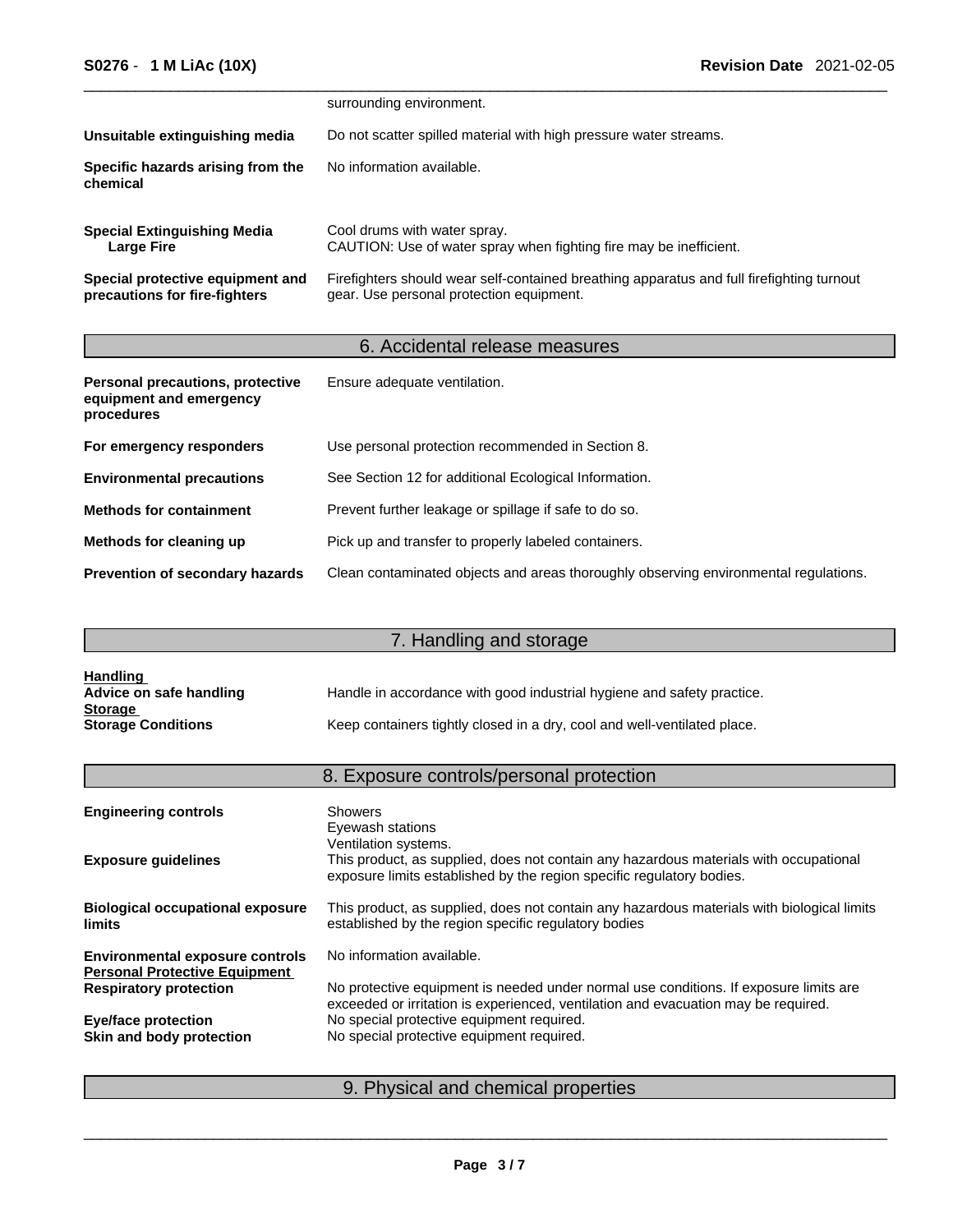#### **Information on basic physical and chemical properties**

| Appearance<br><b>Physical state</b>                                              | Clear, colorless<br>Liquid |                          |  |
|----------------------------------------------------------------------------------|----------------------------|--------------------------|--|
| Color                                                                            | Clear                      |                          |  |
| Odor                                                                             | Vinegar-like               |                          |  |
| <b>Odor Threshold</b>                                                            | No information available   |                          |  |
| <b>Property</b>                                                                  | <b>Values</b>              | Remarks • Method         |  |
| Melting point / freezing point                                                   |                            | No information available |  |
| Boiling point/boiling range (°C)                                                 |                            | No information available |  |
| Flammability (solid, gas)                                                        |                            | No information available |  |
| Upper/lower flammability or explosive limits<br><b>Upper flammability limit:</b> |                            |                          |  |
| Lower flammability limit:                                                        |                            | ASTM D 56                |  |
| <b>Flash point</b>                                                               |                            | No information available |  |
| <b>Evaporation Rate</b><br><b>Autoignition temperature</b>                       |                            | No information available |  |
| <b>Decomposition temperature</b>                                                 |                            | No information available |  |
| pH                                                                               | $7 - 9$                    | No information available |  |
| <b>Viscosity</b>                                                                 |                            |                          |  |
| <b>Kinematic viscosity</b>                                                       |                            | No information available |  |
| <b>Dynamic Viscosity</b>                                                         |                            | No information available |  |
| <b>Water solubility</b>                                                          |                            | No information available |  |
| Solubility in other solvents                                                     |                            | No information available |  |
| <b>Partition Coefficient</b>                                                     |                            | No information available |  |
| (n-octanol/water)                                                                |                            |                          |  |
| Vapor pressure                                                                   |                            | No information available |  |
| <b>Vapor density</b>                                                             |                            | No information available |  |
| <b>Relative density</b>                                                          |                            | No information available |  |
| <b>Particle characteristics</b>                                                  |                            |                          |  |
| <b>Particle Size</b>                                                             |                            | Not applicable           |  |
| <b>Particle Size Distribution</b>                                                |                            | Not applicable           |  |
| <b>Other information</b>                                                         |                            |                          |  |
| <b>Explosive properties</b>                                                      | No information available   |                          |  |
| <b>Oxidizing properties</b>                                                      | No information available   |                          |  |

### 10. Stability and reactivity

**Reactivity Reactivity Reactivity Chemical stability No information available.**<br> **Chemical stability Reaction** Stable under normal cond Stable under normal conditions.<br>None under normal processing. **Possibility of hazardous reactions Incompatible materials** None known based on information supplied. **Hazardous Decomposition Products** None known based on information supplied. **Explosion Data Sensitivity to static discharge** None.

**Sensitivity to mechanical impact** None.

### 11. Toxicological information

#### **Acute toxicity**

#### **Numerical measures of toxicity - Product Information**

11 % of the mixture consists of ingredient(s) of unknown acute oral toxicity

11 % of the mixture consists of ingredient(s) of unknown acute dermal toxicity

11 % of the mixture consists of ingredient(s) of unknown acute inhalation toxicity (gas)

11 % of the mixture consists of ingredient(s) of unknown acute inhalation toxicity (vapor)

11 % of the mixture consists of ingredient(s) of unknown acute inhalation toxicity (dust/mist)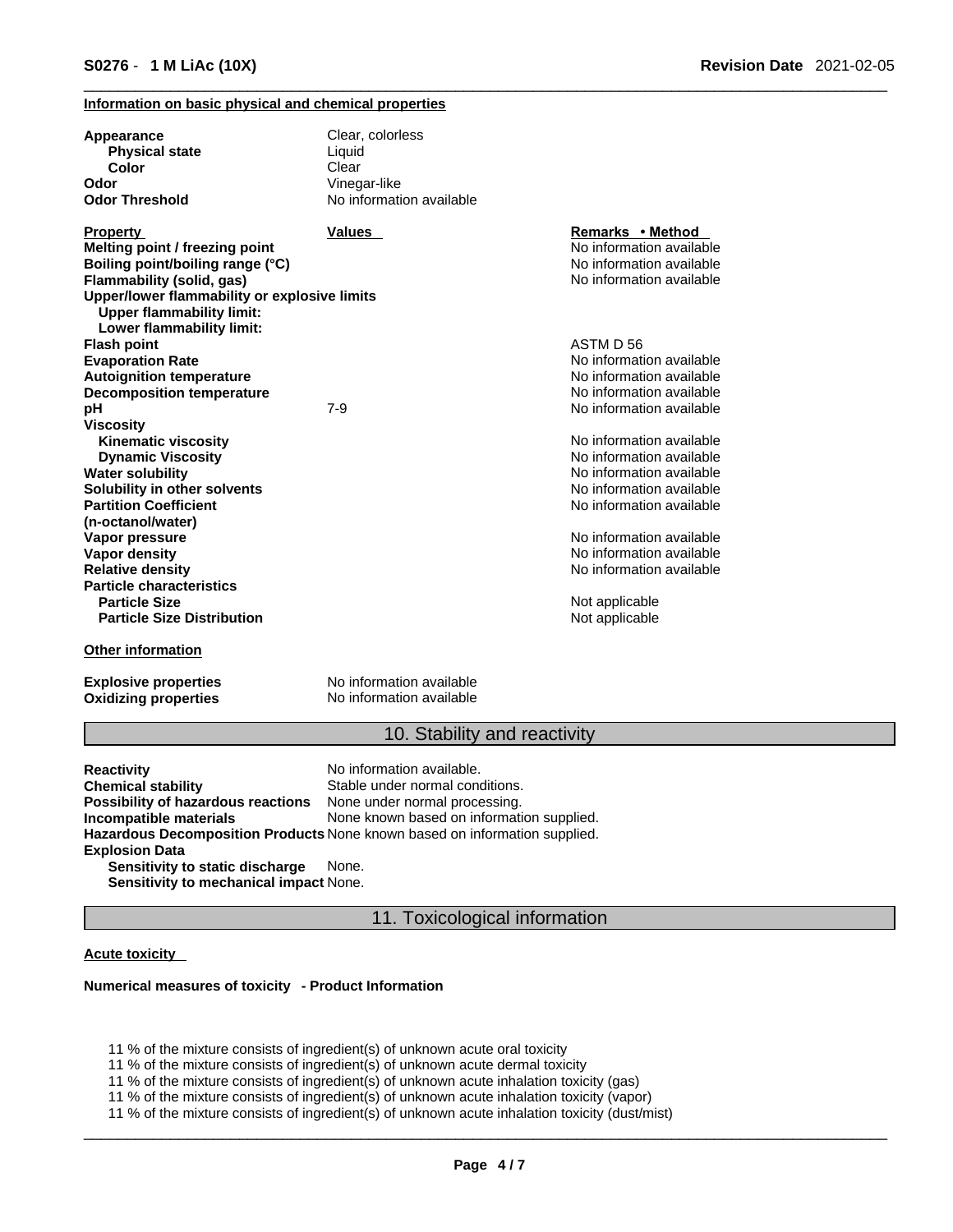| <b>Symptoms</b>                   | No information available.                                                                      |
|-----------------------------------|------------------------------------------------------------------------------------------------|
| <b>Product Information</b>        |                                                                                                |
| Ingestion                         | Specific test data for the substance or mixture is not available.                              |
| <b>Inhalation</b>                 | Specific test data for the substance or mixture is not available.                              |
| <b>Skin contact</b>               | Specific test data for the substance or mixture is not available.                              |
| Eye contact                       | Specific test data for the substance or mixture is not available.                              |
| <b>Skin corrosion/irritation</b>  | Based on available data, the classification criteria are not met. Classification not possible. |
| Serious eye damage/eye irritation | Based on available data, the classification criteria are not met. Classification not possible. |
| Respiratory or skin sensitization | Classification not possible.                                                                   |
| <b>Germ cell mutagenicity</b>     | Based on available data, the classification criteria are not met. Classification not possible. |
| Carcinogenicity                   | Based on available data, the classification criteria are not met. Classification not possible. |
| <b>Reproductive toxicity</b>      | Based on available data, the classification criteria are not met. Classification not possible. |
| <b>STOT - single exposure</b>     | Based on available data, the classification criteria are not met. Classification not possible. |
| STOT - repeated exposure          | Based on available data, the classification criteria are not met. Classification not possible. |
| <b>Aspiration hazard</b>          | Based on available data, the classification criteria are not met. Classification not possible. |

| 12. Ecological information                            |                                                                                                                             |  |
|-------------------------------------------------------|-----------------------------------------------------------------------------------------------------------------------------|--|
| <b>Ecotoxicity</b>                                    | Classification not possible.                                                                                                |  |
| Percentage for unknown<br>hazards                     | 0.8 % of the mixture consists of component(s) of unknown hazards to the aquatic<br>environment.                             |  |
| Persistence and degradability                         | No information available.                                                                                                   |  |
| <b>Bioaccumulation</b>                                | No information available.                                                                                                   |  |
| Hazardous to the ozone layer<br>Other adverse effects | Classification not possible. Based on available data, the classification criteria are not met.<br>No information available. |  |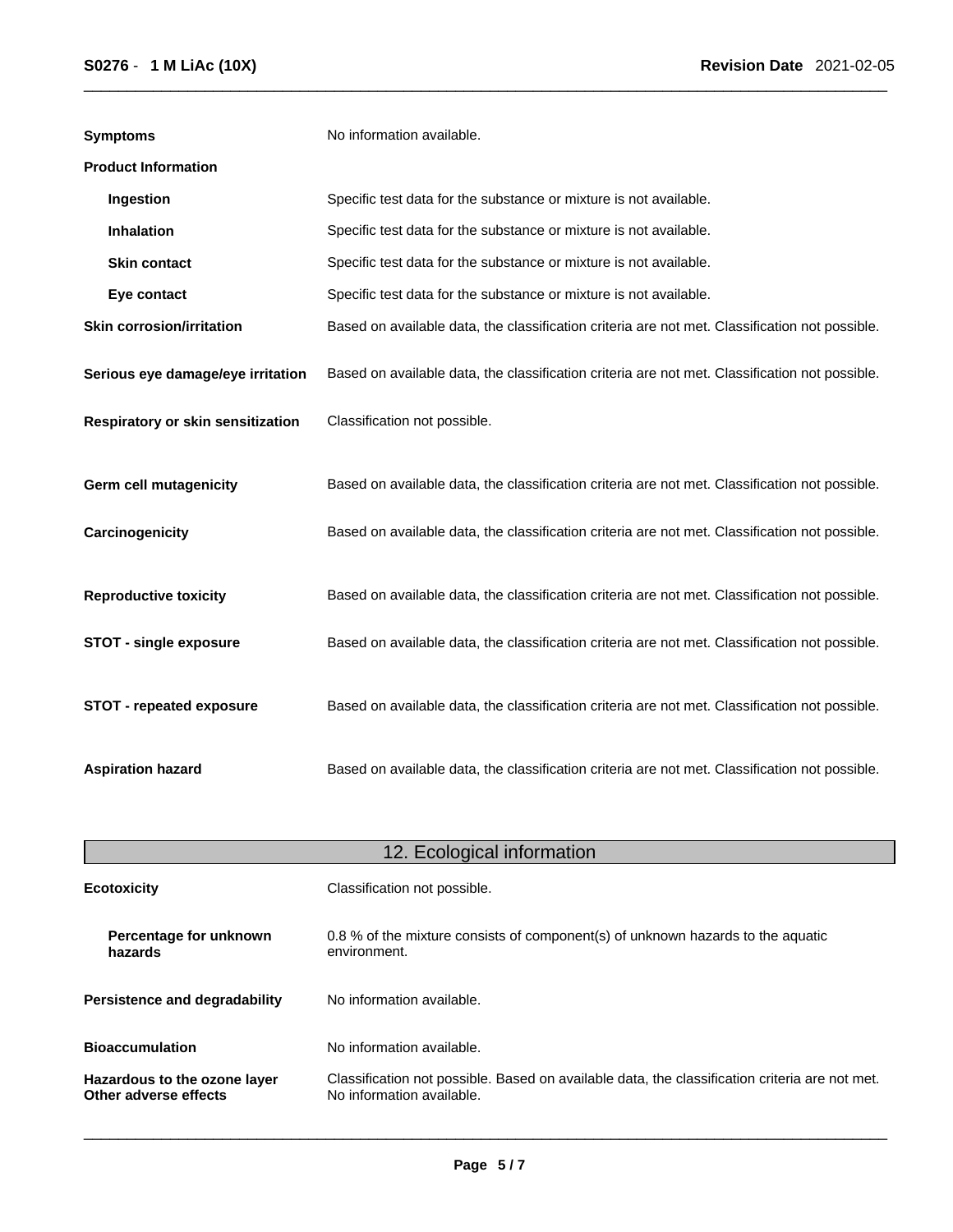| 13. Disposal considerations<br>Dispose of in accordance with local regulations. Dispose of waste in accordance with<br>Waste from residues/unused<br>environmental legislation.<br>products<br>Do not reuse empty containers.<br><b>Contaminated packaging</b><br>14. Transport information<br>Not regulated<br><b>IMDG</b><br>Not regulated<br><u>ADR</u><br>Not regulated<br>IATA<br>Not regulated<br>Japan<br>15. Regulatory information<br><b>National regulations</b><br><b>Pollutant Release and Transfer Registry (PRTR)</b><br>Not applicable<br><b>Industrial Safety and Health Law</b><br>Not applicable<br><b>ISHL Notifiable Substances</b><br>Not applicable<br><b>Poisonous and Deleterious Substances Control Law</b><br>Not applicable |
|--------------------------------------------------------------------------------------------------------------------------------------------------------------------------------------------------------------------------------------------------------------------------------------------------------------------------------------------------------------------------------------------------------------------------------------------------------------------------------------------------------------------------------------------------------------------------------------------------------------------------------------------------------------------------------------------------------------------------------------------------------|
|                                                                                                                                                                                                                                                                                                                                                                                                                                                                                                                                                                                                                                                                                                                                                        |
|                                                                                                                                                                                                                                                                                                                                                                                                                                                                                                                                                                                                                                                                                                                                                        |
|                                                                                                                                                                                                                                                                                                                                                                                                                                                                                                                                                                                                                                                                                                                                                        |
|                                                                                                                                                                                                                                                                                                                                                                                                                                                                                                                                                                                                                                                                                                                                                        |
|                                                                                                                                                                                                                                                                                                                                                                                                                                                                                                                                                                                                                                                                                                                                                        |
|                                                                                                                                                                                                                                                                                                                                                                                                                                                                                                                                                                                                                                                                                                                                                        |
|                                                                                                                                                                                                                                                                                                                                                                                                                                                                                                                                                                                                                                                                                                                                                        |
|                                                                                                                                                                                                                                                                                                                                                                                                                                                                                                                                                                                                                                                                                                                                                        |
|                                                                                                                                                                                                                                                                                                                                                                                                                                                                                                                                                                                                                                                                                                                                                        |
|                                                                                                                                                                                                                                                                                                                                                                                                                                                                                                                                                                                                                                                                                                                                                        |
|                                                                                                                                                                                                                                                                                                                                                                                                                                                                                                                                                                                                                                                                                                                                                        |
|                                                                                                                                                                                                                                                                                                                                                                                                                                                                                                                                                                                                                                                                                                                                                        |
|                                                                                                                                                                                                                                                                                                                                                                                                                                                                                                                                                                                                                                                                                                                                                        |
| <b>Fire Service Law:</b><br>Not applicable                                                                                                                                                                                                                                                                                                                                                                                                                                                                                                                                                                                                                                                                                                             |
| Act on the Evaluation of Chemical Substances and Regulation of Their Manufacture, etc. (CSCL)<br>Not applicable                                                                                                                                                                                                                                                                                                                                                                                                                                                                                                                                                                                                                                        |
| Act on Prevention of Marine Pollution and Maritime Disaster<br>Not applicable                                                                                                                                                                                                                                                                                                                                                                                                                                                                                                                                                                                                                                                                          |
| <b>International Regulations</b>                                                                                                                                                                                                                                                                                                                                                                                                                                                                                                                                                                                                                                                                                                                       |
| The Stockholm Convention on Persistent Organic Pollutants Not applicable                                                                                                                                                                                                                                                                                                                                                                                                                                                                                                                                                                                                                                                                               |
| The Rotterdam Convention Not applicable                                                                                                                                                                                                                                                                                                                                                                                                                                                                                                                                                                                                                                                                                                                |
| <b>International Inventories</b><br><b>IECSC</b>                                                                                                                                                                                                                                                                                                                                                                                                                                                                                                                                                                                                                                                                                                       |
| Legend:<br><b>TSCA</b> - United States Toxic Substances Control Act Section 8(b) Inventory<br><b>DSL/NDSL</b> - Canadian Domestic Substances List/Non-Domestic Substances List<br><b>EINECS/ELINCS</b> - European Inventory of Existing Chemical Substances/European List of Notified Chemical Substances<br><b>ENCS</b> - Japan Existing and New Chemical Substances<br><b>IECSC</b> - China Inventory of Existing Chemical Substances<br><b>KECL</b> - Korean Existing and Evaluated Chemical Substances<br>PICCS - Philippines Inventory of Chemicals and Chemical Substances<br>AICS - Australian Inventory of Chemical Substances                                                                                                                 |